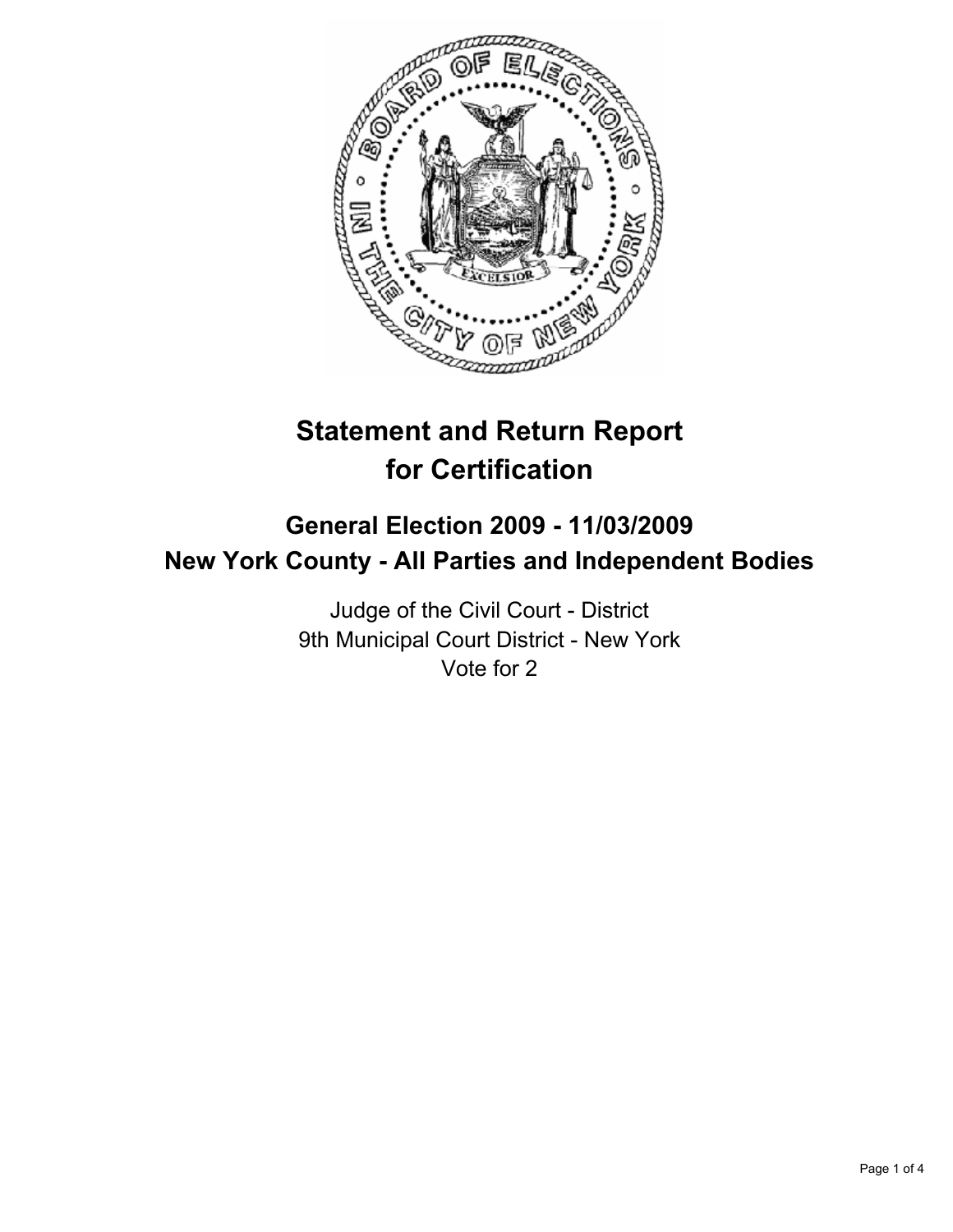

### **Assembly District 66**

| PUBLIC COUNTER                   | 1,559 |
|----------------------------------|-------|
| <b>EMERGENCY</b>                 | 0     |
| ABSENTEE/MILITARY                | 31    |
| <b>AFFIDAVIT</b>                 | 10    |
| <b>Total Ballots</b>             | 1,600 |
| JENNIFER G SCHECTER (DEMOCRATIC) | 1,112 |
| JAMES D'AUGUSTE (DEMOCRATIC)     | 1,002 |
| <b>Total Votes</b>               | 2,114 |
| Unrecorded                       | 1.086 |

## **Assembly District 68**

| PUBLIC COUNTER                   | 827 |
|----------------------------------|-----|
| <b>EMERGENCY</b>                 | 0   |
| ABSENTEE/MILITARY                | 20  |
| <b>AFFIDAVIT</b>                 | 7   |
| <b>Total Ballots</b>             | 854 |
| JENNIFER G SCHECTER (DEMOCRATIC) | 504 |
| JAMES D'AUGUSTE (DEMOCRATIC)     | 429 |
| <b>Total Votes</b>               | 933 |
| Unrecorded                       | 775 |

### **Assembly District 73**

| PUBLIC COUNTER                   | 10,633 |
|----------------------------------|--------|
| <b>EMERGENCY</b>                 | 80     |
| ABSENTEE/MILITARY                | 357    |
| <b>AFFIDAVIT</b>                 | 84     |
| <b>Total Ballots</b>             | 11,154 |
| JENNIFER G SCHECTER (DEMOCRATIC) | 6,326  |
| JAMES D'AUGUSTE (DEMOCRATIC)     | 5,469  |
| ERIC COSTELLO (WRITE-IN)         | 2      |
| <b>Total Votes</b>               | 11,797 |
| Unrecorded                       | 10.511 |

# **Assembly District 74**

| PUBLIC COUNTER                   | 524 |
|----------------------------------|-----|
| <b>EMERGENCY</b>                 |     |
| ABSENTEE/MILITARY                | 14  |
| <b>AFFIDAVIT</b>                 | 7   |
| <b>Total Ballots</b>             | 546 |
| JENNIFER G SCHECTER (DEMOCRATIC) | 286 |
| JAMES D'AUGUSTE (DEMOCRATIC)     | 217 |
| <b>Total Votes</b>               | 503 |
| Unrecorded                       | 589 |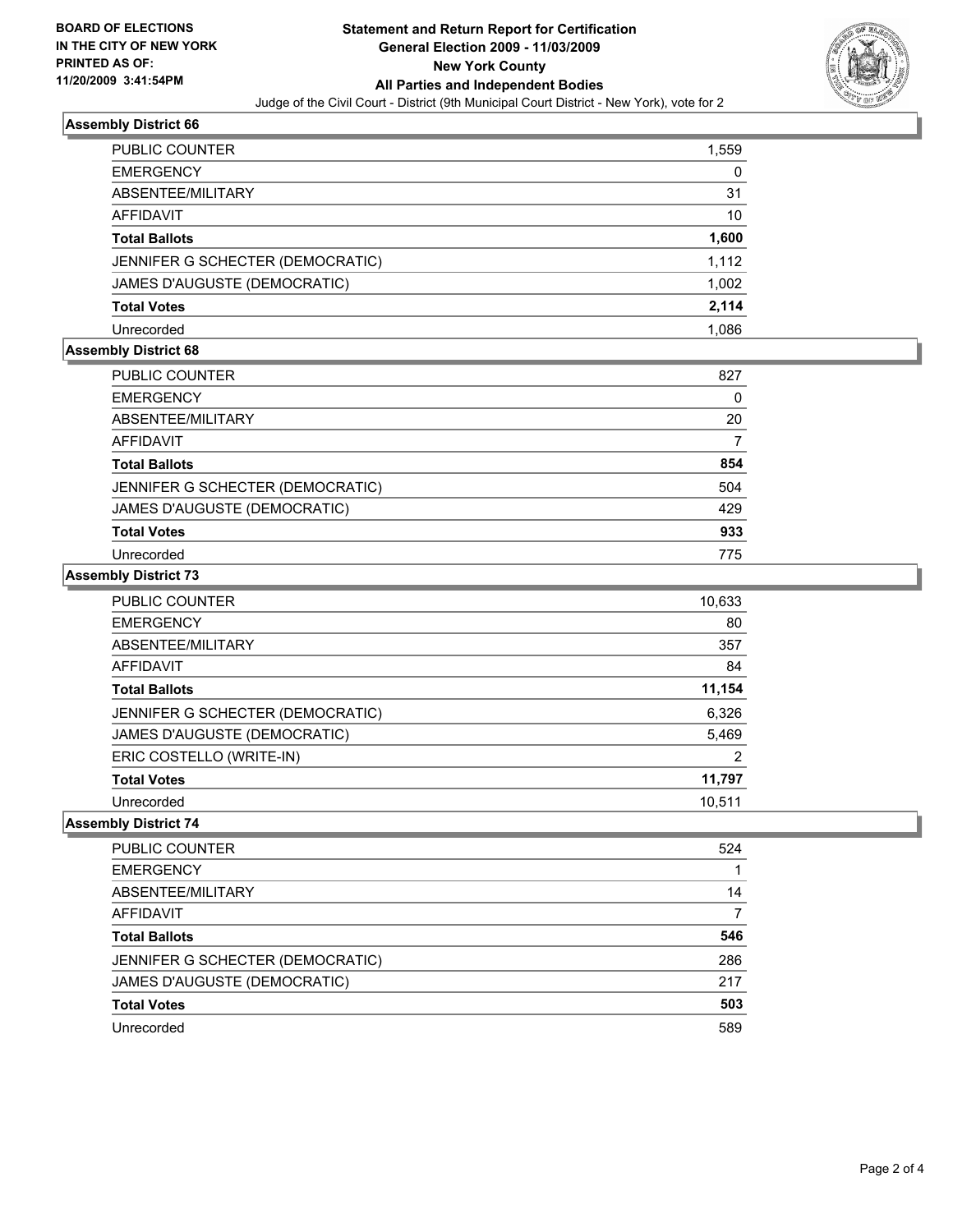

# **Assembly District 75**

| <b>PUBLIC COUNTER</b>            | 6,564 |
|----------------------------------|-------|
| <b>EMERGENCY</b>                 | 24    |
| ABSENTEE/MILITARY                | 170   |
| <b>AFFIDAVIT</b>                 | 117   |
| <b>Total Ballots</b>             | 6,875 |
| JENNIFER G SCHECTER (DEMOCRATIC) | 4,366 |
| JAMES D'AUGUSTE (DEMOCRATIC)     | 3,785 |
| ALVIN MAXMAN (WRITE-IN)          |       |
| BERNICE MAXMAN (WRITE-IN)        |       |
| YETTA KURLAND (WRITE-IN)         | 8     |
| <b>Total Votes</b>               | 8,161 |
| Unrecorded                       | 5,589 |
|                                  |       |